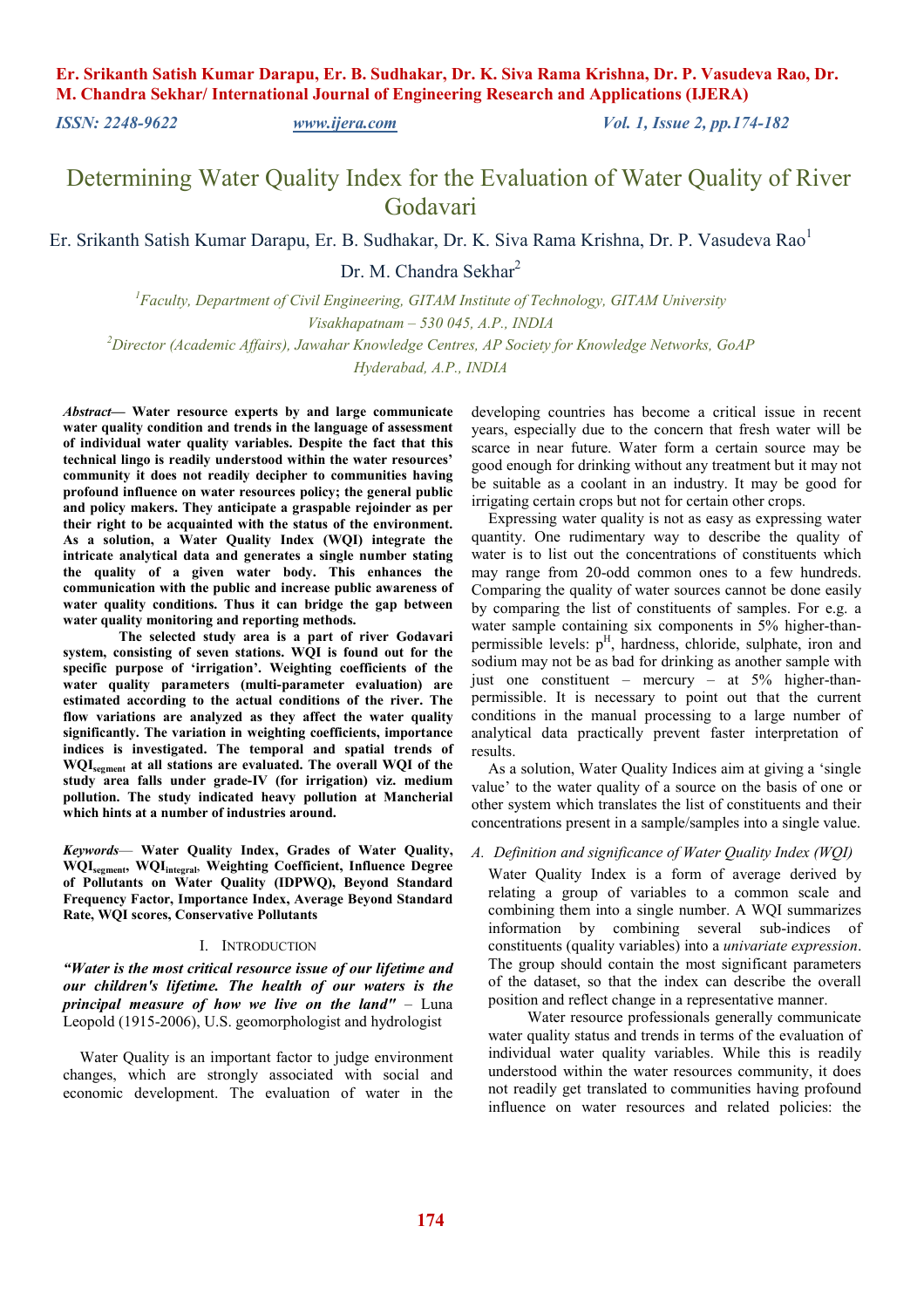*ISSN: 2248-9622 www.ijera.com Vol. 1, Issue 2, pp.174-182* 

general public and policy makers. Increasingly these communities expect a comprehensible response to their right to know about the status of the environment.



Fig. 1 Network for Communication of Water Quality

Water Quality Index can bridge the gap between water quality monitoring and reporting methods. Integrative index, which provide a single number that can express the relative level of impairment of a water body and how the quality has changed through time, is particularly useful for communicating information to general public. WQI provides cost-effective water quality assessment ways as well as the possibility of evaluating trends.

## II. THE STUDY AREA AND OBJECTIVES

## *B. Stations in the Study Area*

The study area consists of the following water quality monitoring stations on River Godavari.

- 1. Mancherial, Perur and Polavaram
- 2. Nowrangpur, Jagdalpur and Pathagudem on the stream Indravathi of tributary Indravathi
- 3. Konta on the stream Sabari of tributary Sabari



Fig. 2 River Godavari Basin

The upstream and the downstream locations are located using the basin map of river Godavari.

| <b>TABLE I</b>                                        |
|-------------------------------------------------------|
| A SUMMARY OF WATER QUALITY STATIONS IN THE STUDY AREA |

| N<br>u<br>m    |                     | <b>Details of station</b> |                     |                            |  |
|----------------|---------------------|---------------------------|---------------------|----------------------------|--|
| h<br>e<br>r    | <b>Station Name</b> | Latitude                  | Longitude           | Area in<br><b>Hectares</b> |  |
|                | Polavaram           | $17^{\circ}14'45''$       | 81°39'35"           | 307800                     |  |
| $\overline{c}$ | Perur               | 18°33'00"                 | $80^{\circ}22'00''$ | 268200                     |  |
| 3              | Mancherial          | 18°50'00"                 | 79°27'00"           | 102900                     |  |
| 4              | Konta               | 17°48'00"                 | 81°23'00"           | 19550                      |  |
| 5              | Pathagudem          | 18°49'00"                 | 80°21'00"           | 40000                      |  |
| 6              | Jagdalpur           | 19°06'30"                 | $82^{\circ}01'30''$ | 7380                       |  |
|                | Nowrangpur          | $19^{\circ}12'00''$       | 82°31'00"           | 3545                       |  |

### *C. Data base for the study*

The water quality data for the period – January 1996 to May 2004 is obtained from the Hyderabad branch of Central Water Commission (CWC). Standard methods are being adopted at all the sites for collecting the discharge and water quality data. Observed data at the field station is entered or computed in different formats prescribed for the purpose and later processed at various levels before publishing the *water year*   $\overline{book}$ . The water year is from  $1<sup>st</sup>$  June of one calendar year to 31<sup>st</sup> May of another calendar year and covers the complete hydrological cycle. Discharges and water quality data given are observed at 8:00 hour. The water quality data is monitored at an interval of 10 days.

#### *D. Objectives of The Study*

River Godavari is the largest river in South India. Many a factor such as urbanization, industrialization, improper disposal of industrial, municipal and agricultural wastes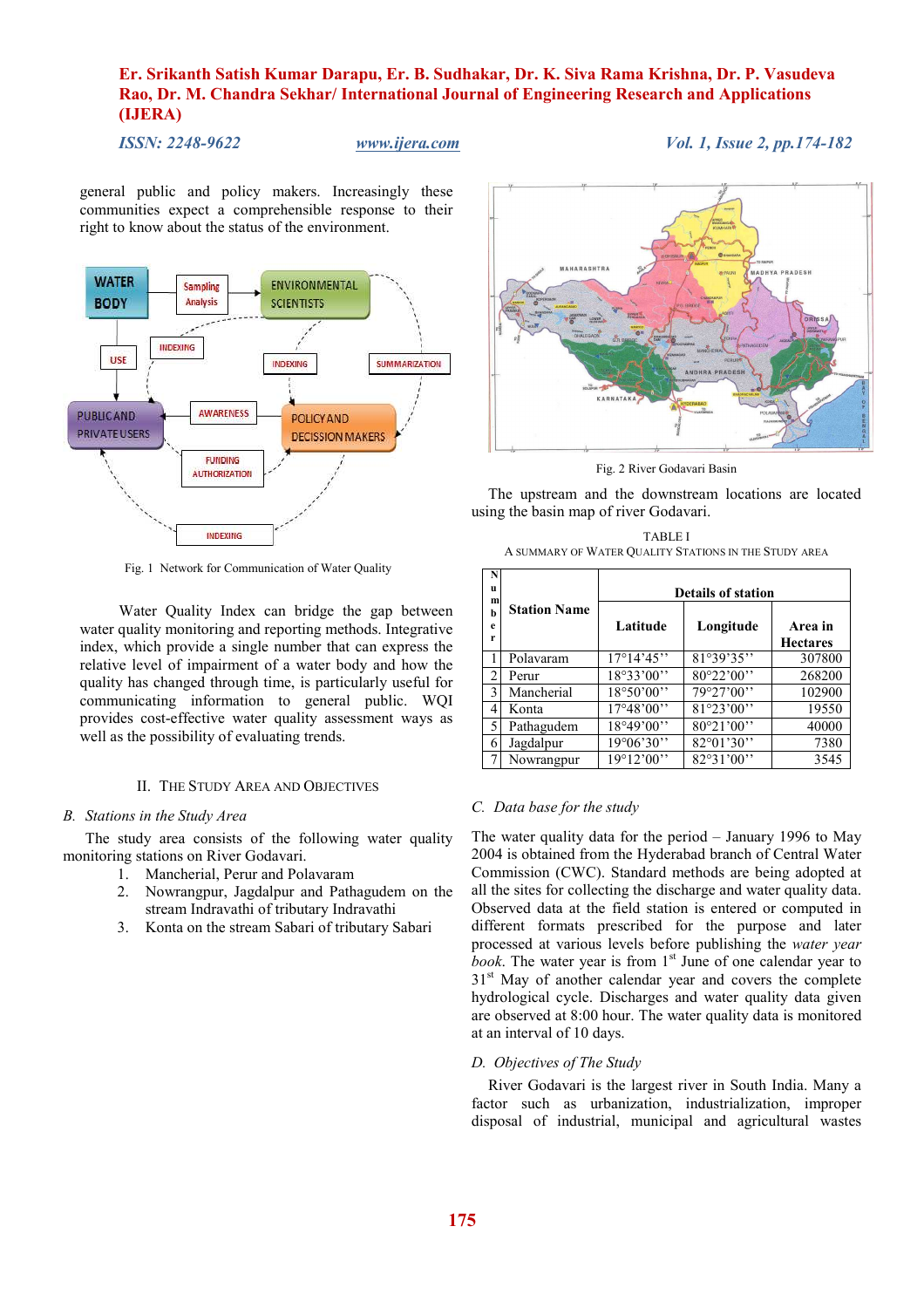*ISSN: 2248-9622 www.ijera.com Vol. 1, Issue 2, pp.174-182* 

causes deterioration of the water quality of the river. Evaluation of river water quality is very important to see the feasibility of using the river water as a source for various activities such as irrigation, municipal water supply, recreation etc.

The main objectives of are:

- To find WQI for the purpose of 'irrigation'
- To evaluate the temporal and spatial variations of WQI<sub>segment</sub> for each of the seven stations in the study area
- To assess the temporal variations of  $WQI<sub>integral</sub>$  for the entire study area.

### III. METHODOLOGY

The methodology of the analysis is adopted from the paper "Determination of weighting coefficients in Water Quality Index method and its application in river water quality evaluation" by Tian Y., Li H., Zhou Y. and Wang Y., The College of Environmental Science and Engineering, Tianjin University, China. The WQI is identified according to the criterions of Environmental Quality Standards for Surface Water (EQSSW) [GB3838-2002]. Considering that every parameter has different impacts on water environment of a river, weighting factor of the parameters of interest should be included in the evaluation process.

Water Quality Index =



 --------------------------------------------- Equation – [1] where  $C_i$  is the measured concentration;  $S_i$  is the water quality standard; 'n' is the number of evaluated pollutants;  $\omega_i$  is the weighting coefficient of the pollutant (parameter) 'i' in the river.

*E. Grades and classification of Water Quality Index* 

| <b>TABLE II</b>                      |
|--------------------------------------|
| <b>GRADES OF WATER QUALITY INDEX</b> |

| WQI         | Grade | <b>Description</b>     |
|-------------|-------|------------------------|
| ${}_{0.2}$  |       | Clean                  |
| $0.2 - 0.4$ | Н     | Less Clean             |
| $0.4 - 0.7$ | Ш     | <b>Light Pollution</b> |
| $0.7 - 1.0$ | IV    | Medium Pollution       |
| $1.0 - 2.0$ | V     | <b>Heavy Pollution</b> |
| > 2.0       | VI    | Very Heavy Pollution   |

The WQI is classified into  $WQI_{\text{segment}}$  and  $WQI_{\text{integral}}$ . WQIsegment is used to judge the pollution of different sections in a river (equation-[1]) where as  $WQI<sub>integral</sub>$  is used to evaluate the integral comprehensive pollution condition of a river which is calculated by the following equation.





Weighting coefficients of all monitoring pollutants are identified according to the Influence Degree of Pollutants on Water Quality (IDPWQ) and beyond-standard frequency factors of the pollutants.

$$
\omega_{i} = \frac{1}{2} \left( \frac{\eta}{\sum \eta_{i}} + \frac{\eta_{i}}{\sum \eta_{i}} \right)
$$
  

$$
\sum \omega_{i} = 1
$$

where  $r_i$  = The importance or influence index of pollutant 'i'; pi is the average beyond standard rate of pollutant 'i' in all observations.

The monitoring parameters of a river can be classified as follows:

• First Class: Slightly harmful, degradable or volatile e.g. Chloride, DO etc.

$$
n_i = \frac{C_i}{S_i}
$$
   
  $(i = 1, 2, \dots, n_1)$ 

• Second Class: More harmful or more difficult to be degraded than first class e.g. Cu, Zn etc.

$$
\eta_i = \frac{1}{2} \left( \frac{C_i}{S_i} + \left( \frac{C_i}{S_i} \right)^{2\exp\log n(\theta)1} \right)_{(i = 1, 2, \dots, n_2)}
$$

• Third Class: Most harmful e.g. Hg, Cd, As, Pb etc.

$$
\eta_{i} = \frac{1}{2} \left( \frac{C_{i}}{S_{i}} + \left( \frac{C_{i}}{S_{i}} \right)^{2\exp\log n(\theta)l} + \left( \frac{C_{i}}{S_{i}} \right)^{3\exp\log n(\theta)l} \right)
$$
\nwhere  $\theta = [(C_{i}/S_{i}) - 1]$   
\nsgn(\theta) = 1 if  $\theta > 0$ ;  
\n= -1 if  $\theta < 0$ ;  
\n= 0 if  $\theta = 0$   
\n= 0 if  $\theta = 0$ 

 $n_1$  is the number of the first class pollutants;  $n_2$  is the number of the second class pollutants;  $n_3$  is the number of the third class pollutants

------------------------------------ Equation – [4]

Equation  $-$  [4] shows that the influence degrees of virulent and toxic pollutants are strengthened through amplification of pollution intensity indices in the second and third classes,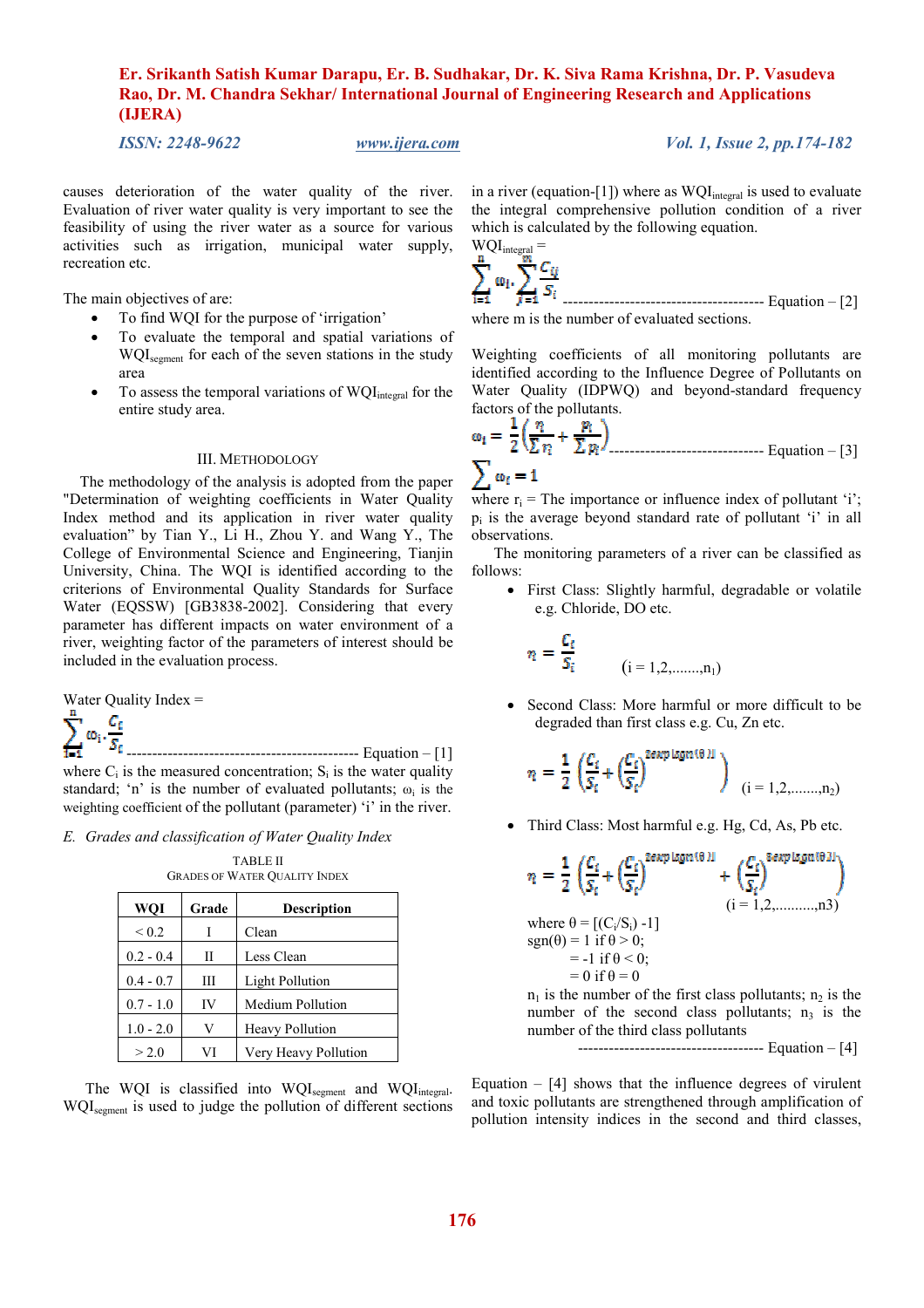*ISSN: 2248-9622 www.ijera.com Vol. 1, Issue 2, pp.174-182* 

which objectively reflects influence degrees of different pollutants to water quality. This method is one of the latest and efficient. It was used to evaluate the spatial and seasonal changes of water quality of a river in North China. Based on the case study of the river, the evaluation method was proven to be practical.

### *F. Purpose, classification and calculations*

The Water Quality Indices are found out for the specific purpose 'irrigation'. Indian standards of water for irrigation are taken into consideration. Nine parameters (pollutants) are considered, out of which chloride, sulphate,  $p<sup>H</sup>$  (general), Electrical Conductivity (EC, general), percentage of sodium (Na %), and Sodium Absorption Ratio (SAR) are classified as first class pollutants whereas Fluoride, Boron, and Iron are classified under second class. Third class pollutants are infrequent and hence are not included.

Microsoft excel is the spread sheet tool used for carrying out the basic calculations including the other necessary ones and for drawing all the required graphs. MS Excel is efficient and user friendly. During the study period, 1627 readings (observations) for each of the nine parameters are considered. In case the beyond-standard frequency factor doesn't exist  $(\Sigma P_i = 0)$ , then the influence degree alone becomes the weighting coefficient of a pollutant of any class. In such cases the formula for finding weighting coefficient has been modified accordingly. It has been checked and found out that  $\Sigma$  ω; is equal to 1.

### IV.RESULTS AND DISCUSSION

### *G. Influence of Flow Variations on WQI*

Prior to WQI development, flow variations are taken into consideration for improving overall trends. Year wise and spatial WQI scores are developed for better statistical analysis. The variations Before Rainy Season (BRS) are compared with the respective variations In Rainy Season (IRS).



Fig. 3 Temporal Variations of Flow (cumec) at Mancherial, Perur and Polavaram

As the flow variations influence the water quality significantly, classification based on flows is essential. Especially in the tropical rivers where rainfall influences water quality, study of seasonal flow variations is quite useful. At the stations Mancherial, Perur and Polavaram, large variations are observed between the dry and wet flows corresponding respectively to the pre-monsoon and monsoon seasons. The flow variations range between  $20 - 380$  cumec for Mancherial,  $130 - 3000$  cumec for Perur, and  $300 - 4000$ cumec for Polavaram. The flows in rainy season are at least 10 – 20 times of that in dry period (season). The flows in river are responsible for dilution of pollutants and hence the flow variations influence the water quality parameters. To overcome the effects of flow variations WQI are developed separately for rainy and dry seasons and then compared.

An increase in trend for flows from upstream to downstream is obvious because there are no major storage structures in this stretch of the river. The increase in flow influences the velocity of flow and mixing phenomena. Stream velocity has a two-fold effect on the water quality parameters and thus on WQI. Increase in velocity to a certain level aid complete mixing and reduction in time of travel for the pollutant to reach downstream monitoring station from upstream monitoring station. Mixing and turbulence caused can influence the decay process especially for the nonconservative pollutants. If conservative pollutants are of diffuse origin, the downstream water quality is significantly affected especially during the monsoon season.

### *H. Importance Indices and Weighting Coefficients*

The importance indices are  $(r<sub>i</sub>)$  of the pollutants for irrigation are determined by equation – [4].

> TABLE III IMPORTANCE INDICES OF PARAMETERS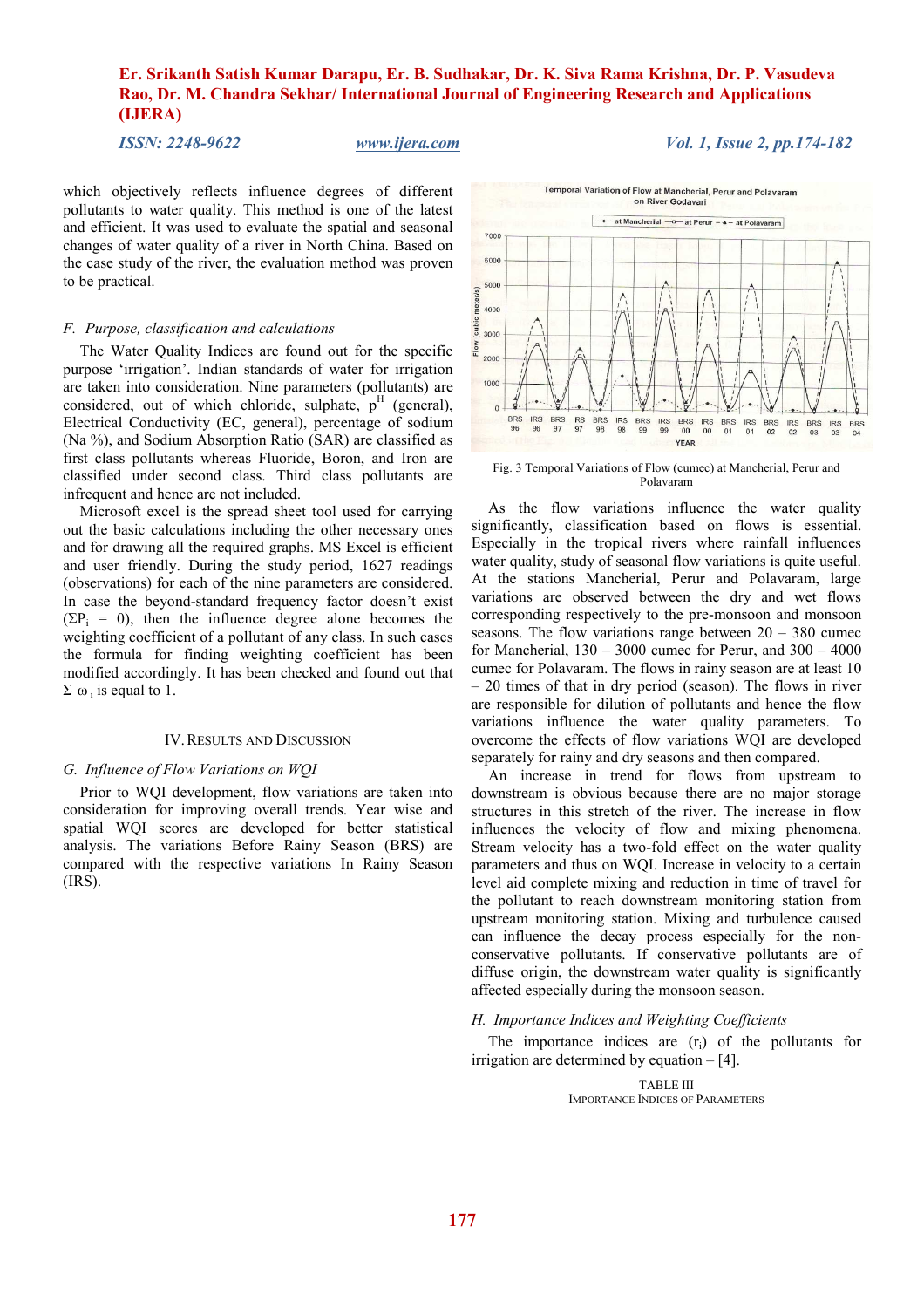**Parameter** Importance Index **Maximum | Minimum** Chloride 0.2507 0.00282 Sulphate  $0.10208$   $2.08 \times 10^{-5}$ p<sup>H</sup> (general) 1.64773 1.0069 Electrical Conductivity 0.30222 0.01511 Sodium percentage 1.1566 0.03356 Sodium Absorption Ratio  $\begin{array}{|c|c|c|c|c|c|} \hline 0.10969 & 0.00158 \hline \end{array}$ Fluoride 111.97 0.02186 Boron 0.44017 0.00211 Iron 0.47955 0.0036

TABLE IV WEIGHTING COEFFICIENTS OF PARAMETERS

| Parameter                      | <b>Importance Index</b> |                       |  |
|--------------------------------|-------------------------|-----------------------|--|
|                                | <b>Maximum</b>          | <b>Minimum</b>        |  |
| Chloride                       | 0.03726                 | 0.000214              |  |
| Sulphate                       | 0.04589                 | $5.2 \times 10^{-6}$  |  |
| $pH$ (general)                 | 0.927166                | 0.005073              |  |
| <b>Electrical Conductivity</b> | 0.097583                | 0.000878              |  |
| Sodium percentage              | 0.599513                | 0.001005              |  |
| Sodium Absorption Ratio        | 0.029468                | $3.55 \times 10^{-5}$ |  |
| Fluoride                       | 0.990245                | 0.007544              |  |
| <b>Boron</b>                   | 0.227791                | $7.27 \times 10^{-5}$ |  |
| Iron                           | 0.211391                | 0.000276              |  |

Very high importance index of fluoride (111.97) is due to its very high concentration (2.698 mg/l) at Mancherial on 15- April-1997 where the  $\omega_i[F$ ] is 0.990245 and WQI<sub>segment</sub> is 2.6796. The fluoride concentration exceeded the specified limit (1mg/l) at 150 observations, over the study period, ranging from 2.698 to 1.007 mg/l. The other parameters are within the specified limits. At Perur, the Fluoride concentration exceeded 1 mg/l at 16 observations ranging from 1.41 to 1.01 mg/l. At Konta, at one instance i.e. on 23- Jan-1996, fluoride concentration was very high (2.09 mg/l) where the  $r_i[F]$  is 28.62319,  $\omega_i[F]$  is 0.978059 and WQI<sub>segment</sub> is 2.06438. The very low importance index of sulphate  $(2.08 \text{ x})$  $10^{-5}$ ) is due to its low concentration (0.01 mg/l) at Jagdalpur at 12 observations during the period of 23-Jan-1996 to 12-May-1998 and the weighting coefficient is the least i.e.  $5.2 \times 10^{-6}$  at 21-Feb-1997.

The importance indices and weighting coefficients of  $p<sup>H</sup>$ and fluoride are significantly higher than those of the other parameters. Even though the general water quality is of GRADE-IV, on a few situations water quality is rated as GRADE-V, primarily due to increase in seasoned runoff. For some sites under consideration, the WQI scores are lower than those of the previous years because of the changes in local weather conditions. More rain resulted in increased surface runoff and increased movement of materials from land to water due to catchment specific characteristics of some areas. Water quality tends to be poorer downstream of areas with significant urban, industrial, or agricultural development. However in the recent years substantial improvements have

been made to water quality downstream as a result of

improved point source control. This is reflected by amelioration of index values.  $\boxed{-0 - \text{iron} - \text{+} - \text{Born} - \text{--} - \text{chloride} - \circ - \text{SAR} - \cdots - \text{subplate}}$  $0.07$  $0.06$  $0.05$ IMPORTANCE INDEX  $0.04$  $0.03$  $0<sup>o</sup>$  $0.0$ **BRS**<br>1996 IRS<br>1996 BRS IRS<br>1997 1997 **BRS**<br>1998 IRS<br>1998 BRS<br>1999 IRS<br>1999 **BRS** VEAD  $-$  - Fluoride  $-$  - pH - a - Na% - $-EC$  $25$ **INDEX** 15 **IMPORTANCE**  $\ddot{ }$  $0.5$  $\overline{0}$ BRS **BRS IRS** BRS **IRS BRS IRS** 1997 1997 1998 1998 1999 1996 1996 **YEAR** 

Fig. 4 Temporal Variation of Importance Indices

 *ISSN: 2248-9622 www.ijera.com Vol. 1, Issue 2, pp.174-182*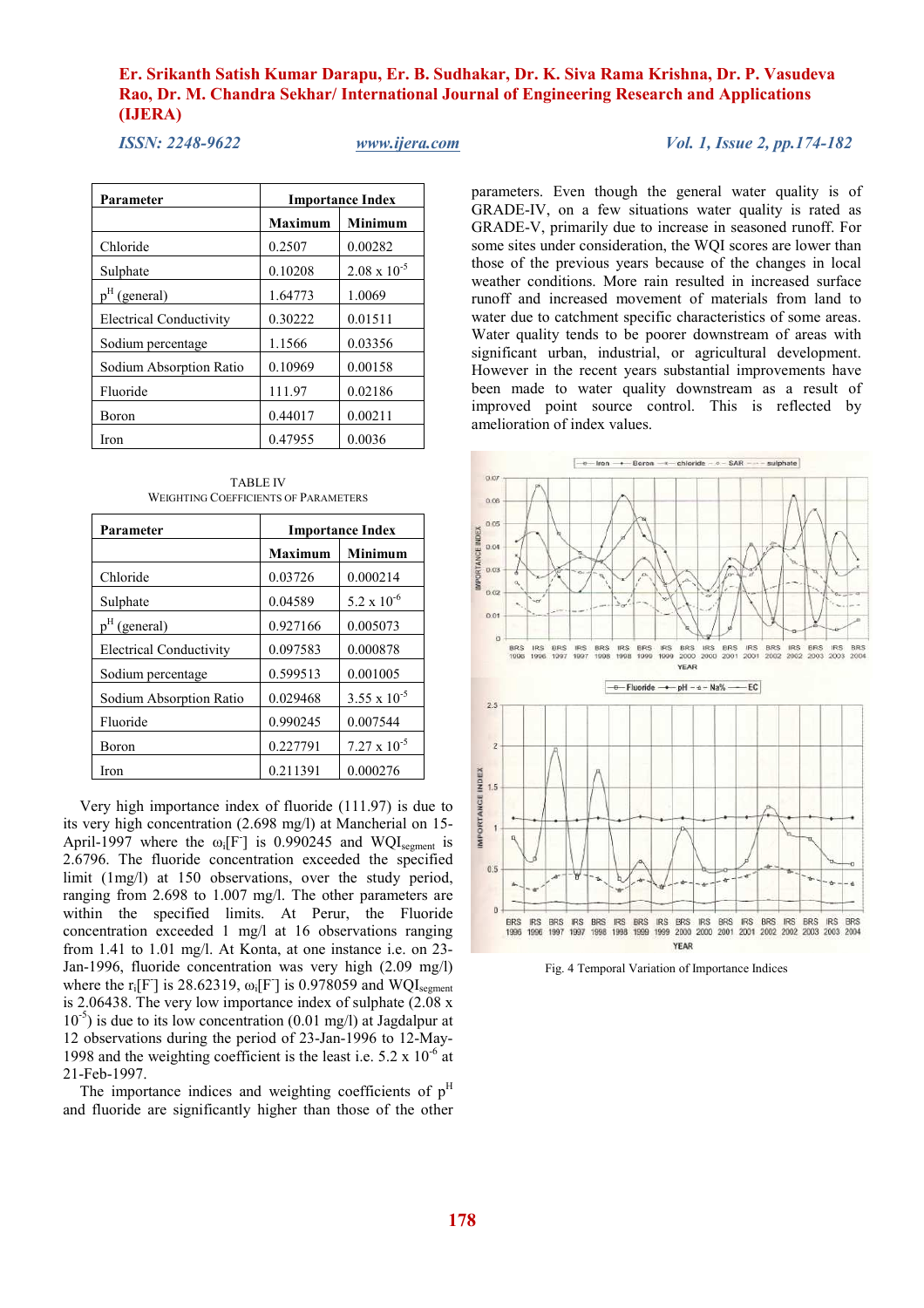*ISSN: 2248-9622 www.ijera.com Vol. 1, Issue 2, pp.174-182* 





YEAR

*I. Integral Water Quality Index (WQIintegral )* 

TABLE V TEMPORAL VARIATIONS OF WQI<sub>INTEGRAL</sub>

| Period          | <b>WQI</b> integral | <b>GRADE</b> |
|-----------------|---------------------|--------------|
| <b>BRS 1996</b> | 0.7759464           | IV           |
| <b>IRS 1996</b> | 0.7883622           | IV           |
| <b>BRS 1997</b> | 0.6440076           | Ш            |
| <b>IRS 1997</b> | 0.7058838           | IV           |
| <b>BRS 1998</b> | 0.7161621           | IV           |
| <b>IRS 1998</b> | 0.7521166           | IV           |
| <b>BRS 1999</b> | 0.7058413           | IV           |
| <b>IRS 1999</b> | 0.8228196           | IV           |
| <b>BRS 2000</b> | 0.7446613           | IV           |
| <b>IRS 2000</b> | 0.7329797           | IV           |
| <b>BRS 2001</b> | 0.724702            | IV           |
| <b>IRS 2001</b> | 0.7364743           | IV           |

| <b>BRS 2002</b> | 0.729586  | IV |
|-----------------|-----------|----|
| <b>IRS 2002</b> | 0.7791903 | IV |
| <b>BRS 2003</b> | 0.7640233 | IV |
| <b>IRS 2003</b> | 0.8434509 | IV |
| <b>BRS 2004</b> | 0.8188797 |    |

From table V, it's evident that WQI<sub>integral</sub> falls under GRADE-IV. Even though of the same grade, water quality deteriorated in the rainy season (monsoon period).









- *J. Variations of WQIsegment at Mancherial, Perur and Polavaram on River Godavari* 
	- 1. Temporal Variations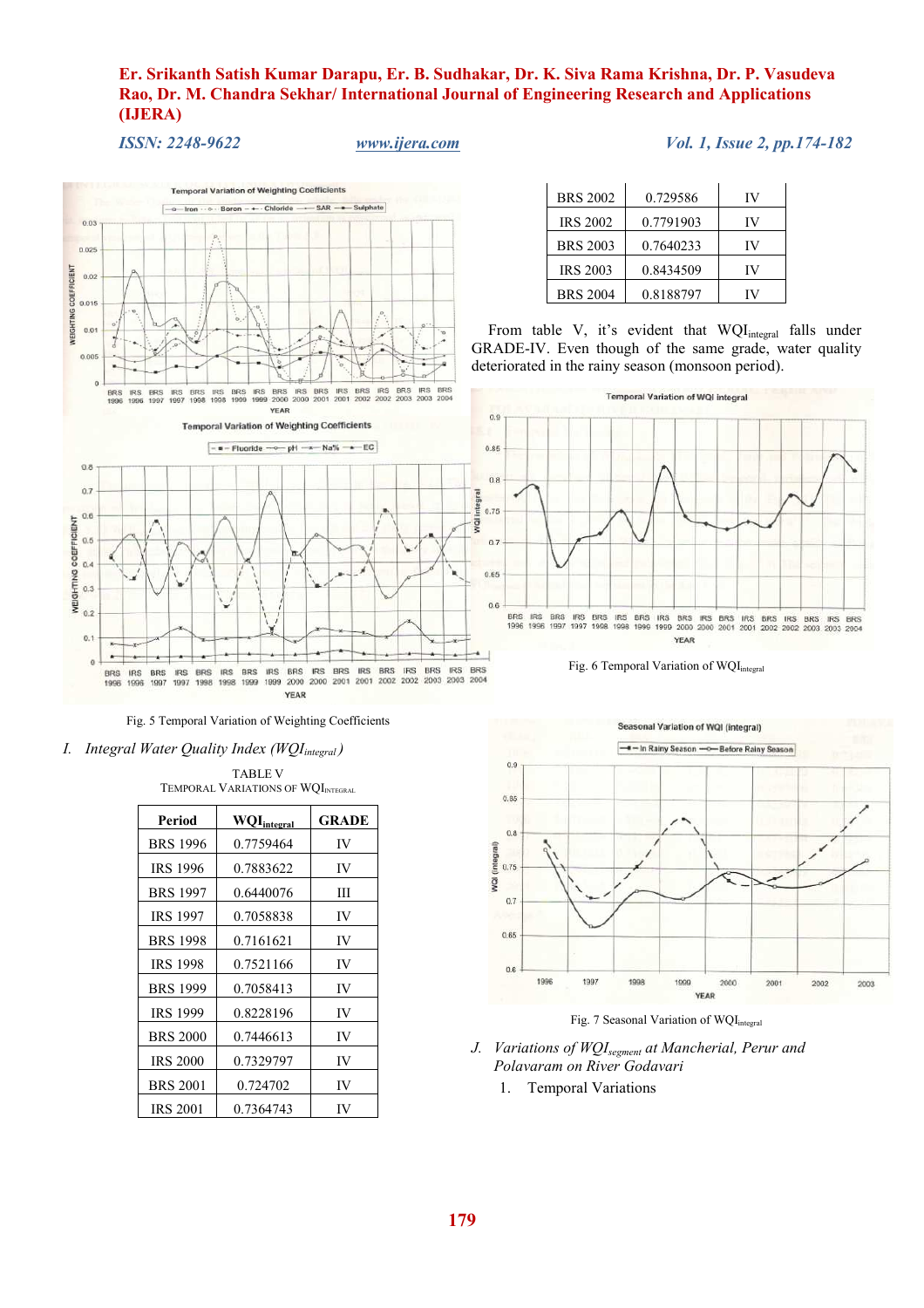*ISSN: 2248-9622 www.ijera.com Vol. 1, Issue 2, pp.174-182* 

TABLE VI TEMPORAL VARIATIONS OF WQI<sub>SEGMENT</sub>

|             |            |                                   |            | <b>STATION</b> |                  |            |
|-------------|------------|-----------------------------------|------------|----------------|------------------|------------|
| <b>YEAR</b> |            | <b>MANCHERIAL</b><br><b>PERUR</b> |            |                | <b>POLAVARAM</b> |            |
|             | <b>BRS</b> | <b>IRS</b>                        | <b>BRS</b> | <b>IRS</b>     | <b>BRS</b>       | <b>IRS</b> |
| 1996        | 1.044012   | 1.046553                          | 0.80697    | 0.787263       | 0.74469          | 0.81554    |
| 1997        | 1.268073   | 0.942237                          | 0.80382    | 0.73726        | 0.58254          | 0.6937     |
| 1998        | 1.22170    | 0.85316                           | 0.71943    | 0.758741       | 0.66365          | 0.72945    |
| 1999        | 1.029849   | 0.893546                          | 0.78936    | 0.855977       | 0.661            | 0.84369    |
| 2000        | 1.101860   | 0.930348                          | 0.82988    | 0.718109       | 0.70779          | 0.71968    |
| 2001        | 0.935527   | 0.957597                          | 0.80055    | 0.875106       | 0.73519          | 0.71803    |
| 2002        | 1.081943   | 0.936084                          | 0.79983    | 0.917885       | 0.64791          | 0.79467    |
| 2003        | 1.179785   | 0.995619                          | 0.8067     | 0.874501       | 0.712291         | 0.77582    |
| 2004        | 1.11525    |                                   | 0.83524    |                | 0.80079          |            |

BRS is 'before rainy season'; IRS is 'in rainy season'. The water at Mancherial is highly polluted is as indicated by WQI<sub>segment</sub> (highest). In general, Water quality is improved in the rainy season at Mancherial. WQI<sub>segment</sub> at Polavaram is the least. WQI<sub>segment</sub> and hence the water quality at Perur was in between that at Mancherial and Polavaram.



Fig. 8 Temporal Variations of WQI<sub>segment</sub> at Mancherial, Perur, and Polavaram



Fig. 9 Seasonal Variation of WQIsegment at Mancherial

WQIsegment at Mancherial reduced in rainy season except in 1996 and 2001. So the water quality in general improved in rainy season.



Fig. 10 Seasonal Variation of WQI<sub>segment</sub> at Perur

At Perur, there appears to be no general trend.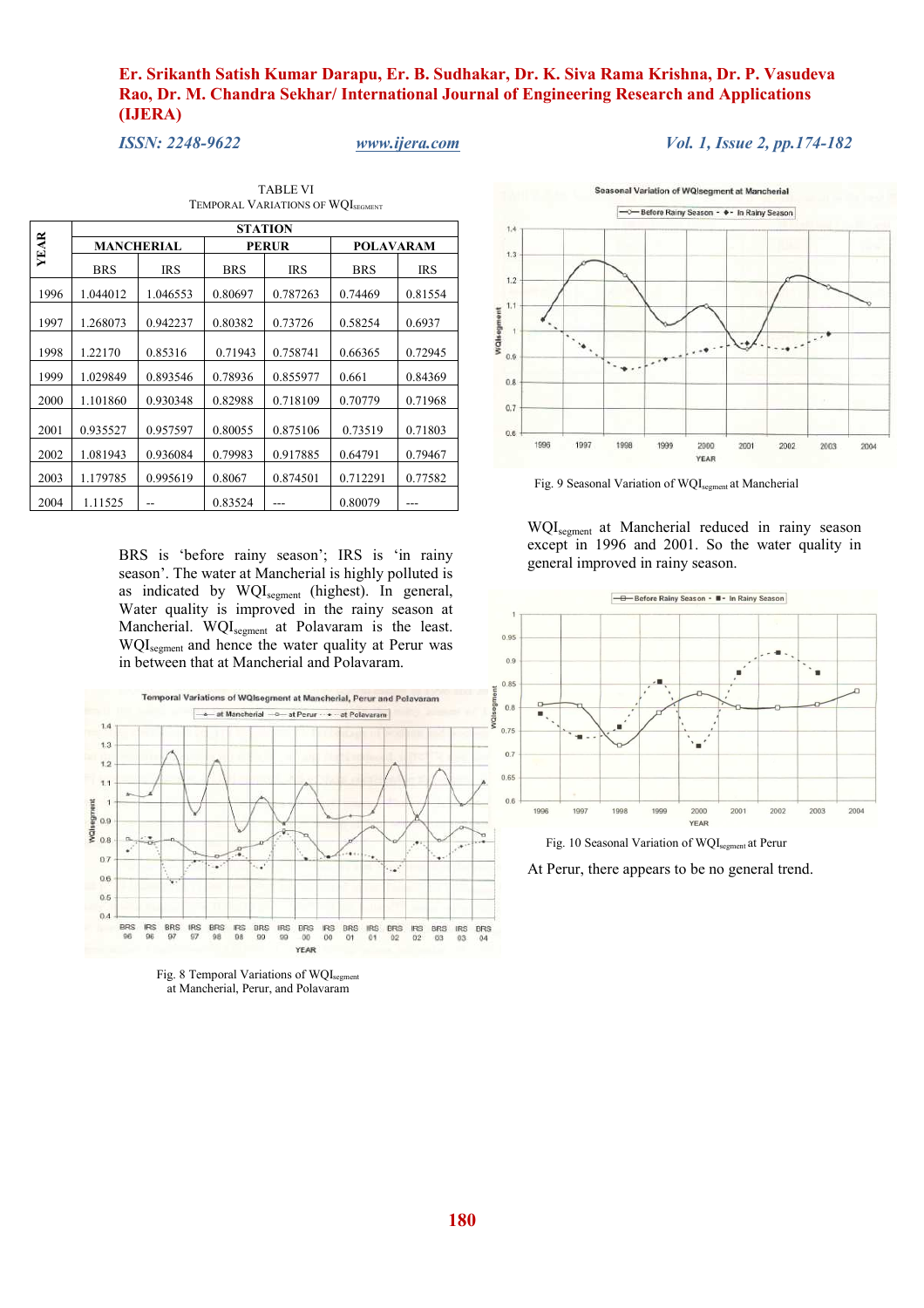*ISSN: 2248-9622 www.ijera.com Vol. 1, Issue 2, pp.174-182* 



Fig. 11 Seasonal Variation of WQI<sub>segment</sub> at Polavaram

At Polavaram, there is a general trend of increment or augment of  $WQI_{\text{segment}}$ .

2. Spatial Variations at Mancherial, Perur and Polavaram



Fig. 12 Spatial Variations of WQI<sub>segment</sub> before rainy season at Mancherial, Perur and Polavaram

Before Rainy Season: There is specific concave shaped trend. At Mancherial, WQI<sub>segment</sub> ranged from 0.935527 (GRADE-IV) to 1.268073 (GRADE-V). At Perur, WQI<sub>segment</sub> ranged from 0.71943 to 0.83524 (GRADE-IV). At Polavaram, WQI<sub>segment</sub> ranged from 0.582544 (GRADE-III) to 0.801 (GRADE-IV).



Fig. 13 Spatial Variations of WQI<sub>segment</sub> in rainy season at Mancherial, Perur and Polavaram

In Rainy Season: There are both concave and convex shaped trends. At Mancherial, WQI<sub>segment</sub> ranged from  $0.8532$  (medium pollution) to  $1.0466$  (heavy pollution). At Perur, WQI<sub>segment</sub> ranged from 0.71811 to 0.9179 (GRADE-IV). At Polavaram, WQI<sub>segment</sub> ranged from 0.69371 (GRADE-III) to 0.843692 (GRADE-IV). As Polavaram is the downstream station, deterioration of WQI at Polavaram is much more significant.

Similarly the trends at the other stations are analysed.

### V. CONCLUSIONS

- The WQI used provides a non-expert with an easy way of understanding the overall water quality.
- The quality of water (integral) at the monitoring sites during the study period was generally of GRADE-IV
- At Mancherial, the industrial activity dominates leading to deteriorating WQI.
- Finding out the necessary spatial variations with the help of flow data wherever available ensured that the results are more reasonable and objective than the traditional assessment methods.
- It is important to monitor water quality over a period of time in order to detect changes and convey it to the stake holders through WQI.

ACKNOWLEDGMENT